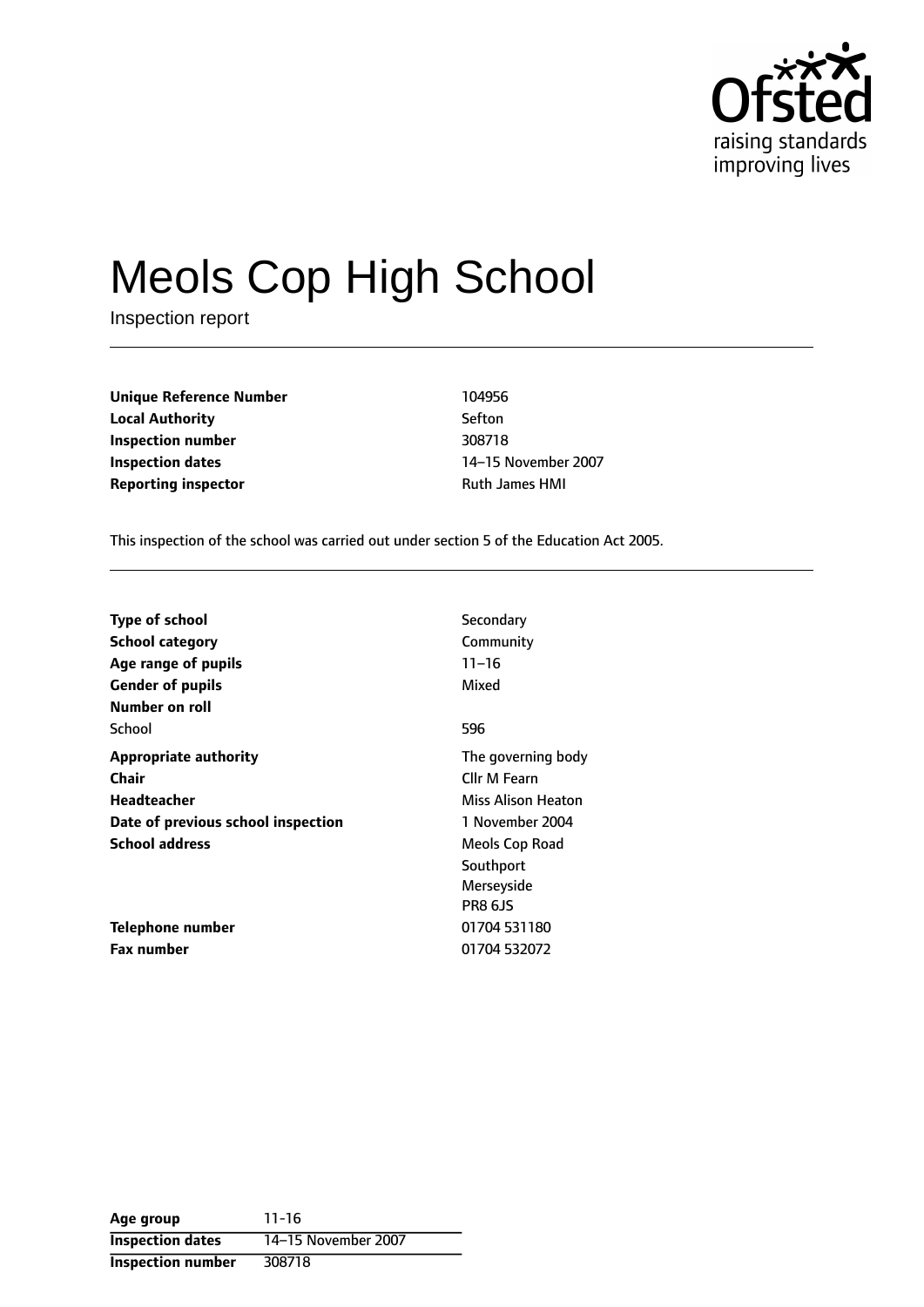.

© Crown copyright 2007

#### Website: www.ofsted.gov.uk

This document may be reproduced in whole or in part for non-commercial educational purposes, provided that the information quoted is reproduced without adaptation and the source and date of publication are stated.

Further copies of this report are obtainable from the school. Under the Education Act 2005, the school must provide a copy of this report free of charge to certain categories of people. A charge not exceeding the full cost of reproduction may be made for any other copies supplied.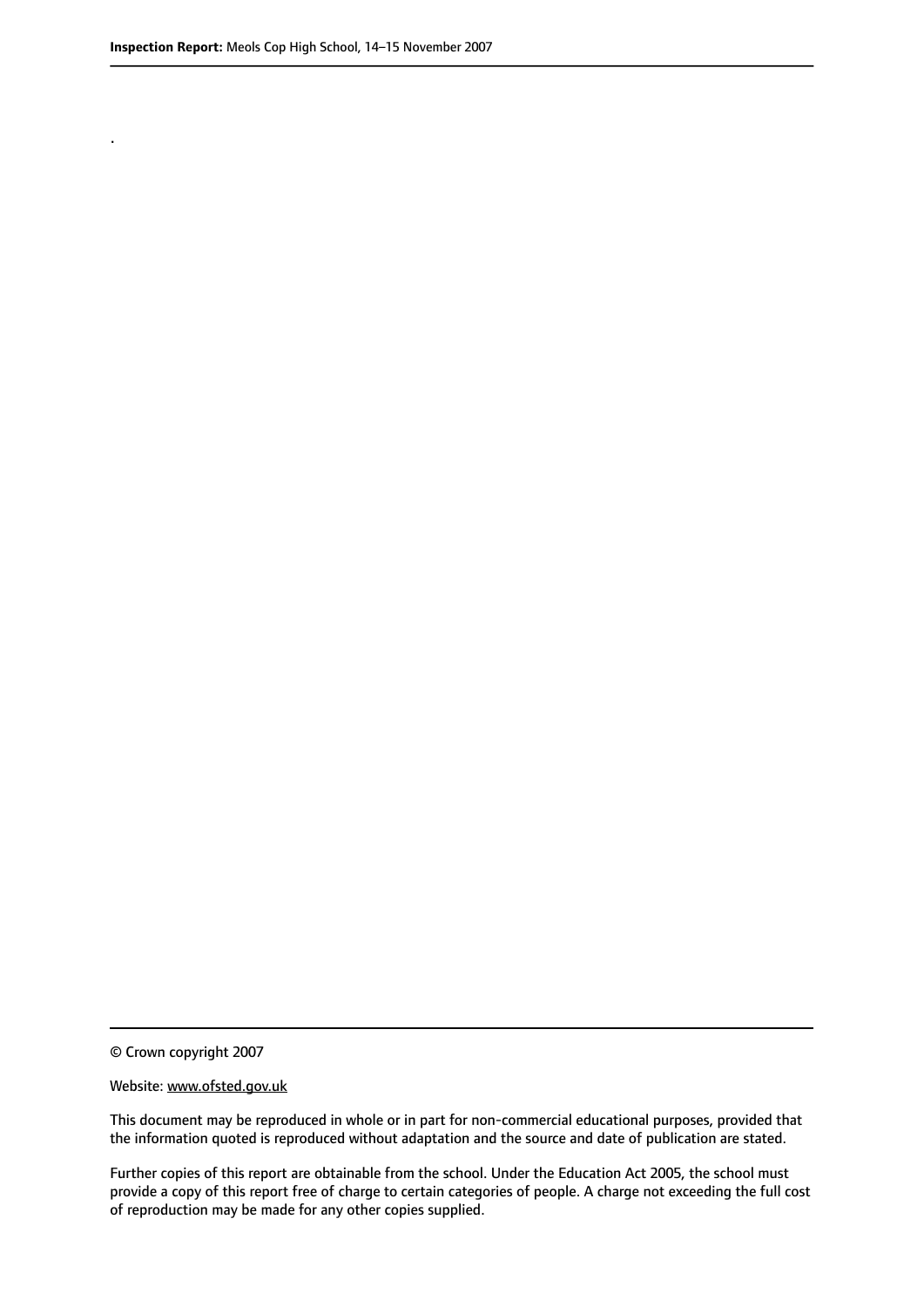# **Introduction**

The inspection was carried out by two of Her Majesty's Inspectors and one Additional Inspector.

#### **Description of the school**

Meols Cop High School is a comprehensive school in Southport. It is smaller than average and most students are of White British heritage. The number of students whose first language is not English is small, but it has grown significantly within the last two years. The proportion of students who are eligible to receive free school meals is above average. A slightly higher than average number of students have learning difficulties and/or disabilities and the proportion with statements of special educational need is high. There are two specialist units, one for students with Asperger's syndrome and the other for students with dyslexia. A relatively large proportion of students join the school other than at the start of Year 7 and leave the school other than at the end of Year 11. The school has achieved the Healthy Schools award, the Arts Mark silver award and Investors in People status.

#### **Key for inspection grades**

| Grade 1 | Outstanding  |
|---------|--------------|
| Grade 2 | Good         |
| Grade 3 | Satisfactory |
| Grade 4 | Inadequate   |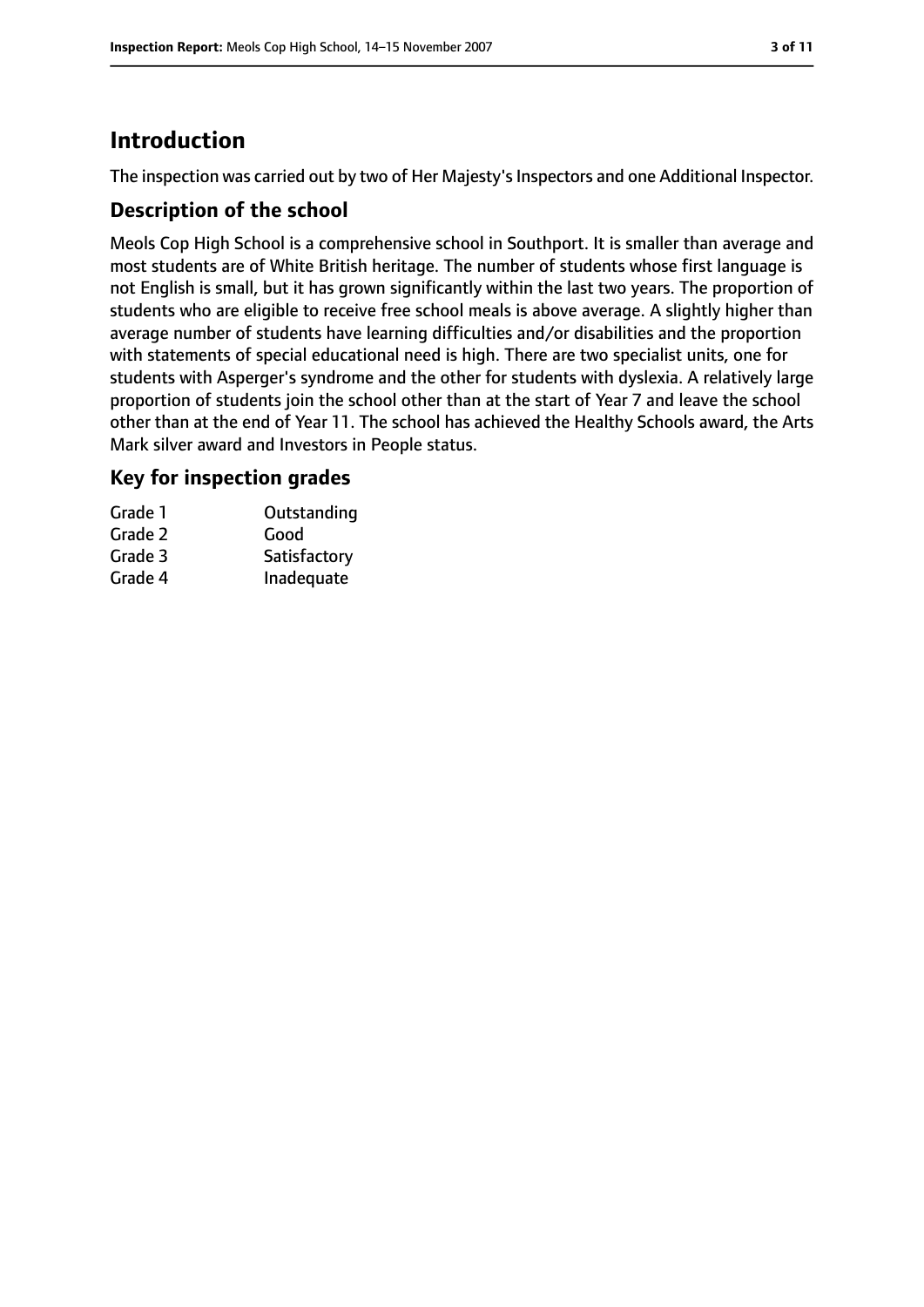# **Overall effectiveness of the school**

#### **Grade: 2**

Meols Cop High School is a good school which provides outstanding care, guidance and support for its students. The school's culture fosters the development of positive relationships and provides an environment conducive to mutual respect.

Students enter the school with below average attainment. They make good progress and leave with average qualifications. Examination results improved significantly in 2007, but attainment in English and information and communication technology (ICT) was not as good as in other subjects.

The vast majority of parents are very positive about the school, but a few have concerns, mainly about behaviour. Inspectors found student behaviour, both in lessons and around school, to be very good. There are very few exclusions. Students' personal development is good and their contribution to the school and wider community is outstanding. Attendance is satisfactory, but a few students arrive late in the morning. All students receive very high quality support and guidance, and particular care is taken to support students who are new to the school to help them to integrate. Student views are actively sought through the school council and surveys.

Teaching and learning are good overall and at times outstanding, especially in mathematics. Teachers have high expectations and activities are varied and well paced. Assessment is thorough. The curriculum is good. At Key Stage 4 there are some vocational options as well as a range of GCSE subjects. However, there are few design and technology options and the range of vocational courses offered is limited. A few students are not able to access college courses of their choice. Extra-curricular opportunities are excellent and the high level of participation in sports encourages students to have healthy lifestyles.

Leadership and management are good. The headteacher, ably supported by a capable senior team, provides strong leadership and drive. Self-evaluation is thorough. Monitoring of departments by the senior team is rigorous. Improvement strategies are well focused and their impact can be seen in the improving exam results and high quality of teaching and learning. The school has good capacity to improve. Governors fulfill their obligations well and have a sound knowledge of the strengths and weaknesses of the school. Value for money is good.

#### **What the school should do to improve further**

- Raise attainment in English and ICT.
- Continue to develop and implement strategies to improve attendance and punctuality.
- Further develop the Key Stage 4 curriculum to provide a wider range of courses.

# **Achievement and standards**

#### **Grade: 2**

Standards are broadly average and achievement is good. Standards on entry to the school are below average but by the time students leave standards are broadly average. This represents good achievement. This is because targets are used effectively and teaching is good.

The 2007 national test results show that students in Key Stage 3 made good progress in mathematics and science to reach standards that are broadly average. However, in English, many students did not do as well as expected, especially boys of lower ability, and standards remain below average.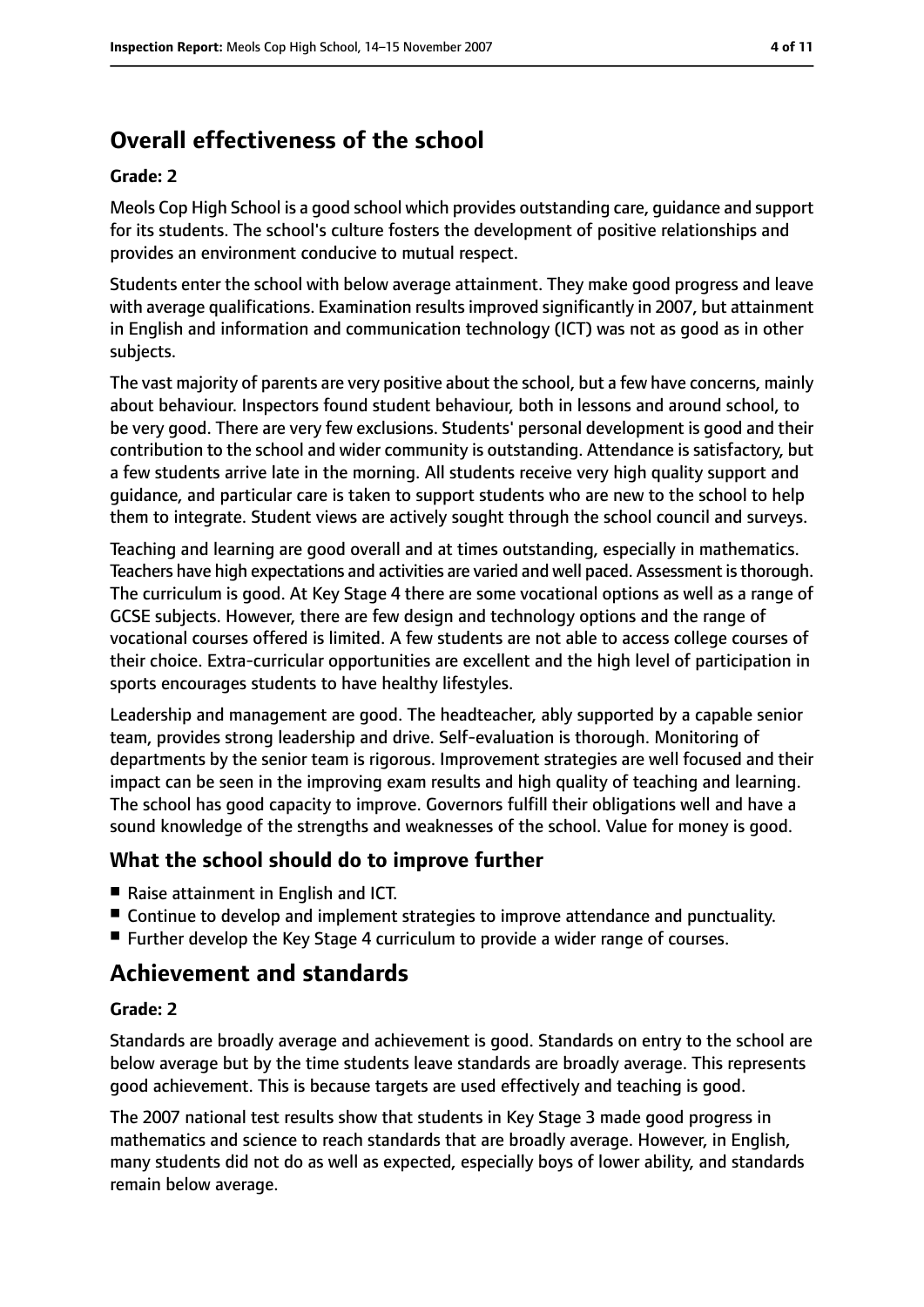Standards increased significantly at Key Stage 4 in 2007, particularly in the number of students gaining five or more A\* to C GCSE grades including English and mathematics. Results improved in many subjects, including English, mathematics, French, geography and history. However, in GCSE English, standards are still too low. Students were very successful on the vocational science course but results for vocational ICT courses were unsatisfactory in 2007.

Progress made by learners in many lessons is good as a result of good teaching. In some subjects, for example in mathematics, physical education and religious education students make very good progress. Students with learning difficulties and/or disabilities achieve well. Vulnerable students and those who are learning English as an additional language make at least satisfactory progress.

# **Personal development and well-being**

#### **Grade: 2**

Students' personal development and well-being are good. This small and caring school community ensures the inclusion of all students. For example, students from another local school were successfully integrated, following its closure, and a significant number of students, for whom English is not their first language, thrive and flourish. There is a wide range of opportunities that promotes good spiritual, moral, social and cultural development. Attendance is improving as a result of a range of effective strategies, but a few students do not arrive promptly in the morning. The school provides a safe and secure environment in which students are happy and behave very well. They show respect and care for one another and are proud of their school. Students feel that bullying is effectively dealt with and they are appreciative of the help and support available. The 'Pupil Active Listening Service' is excellent, offering support and providing excellent leadership development, as did the Young Sports Leader program. In addition, the student council and projects with the Youth Service and other agencies significantly contribute to students' personal development. Extensive surveys to gather the opinions of students have helped to improve the quality of their lives in school. The personal and social development programme informs students about keeping safe and healthy. A broad range of sporting activities and opportunities ensures that students understand the importance of exercise. The extent to which the majority of students are involved in the school and the local community is outstanding. Work experience and effective careers guidance ensure that students develop skills and understand the world of work.

# **Quality of provision**

# **Teaching and learning**

#### **Grade: 2**

Teaching and learning are good and, in some lessons, outstanding. Planning is effective and in most lessons students are set clear objectives so they know what they are to learn and how it links to previous and future work. Good relationships between teachers and students have a positive impact on attitudes to learning and high expectations help to raise student aspirations. Students are attentive and interested and teachers are very encouraging. Students understand their targets and there is an appropriate emphasis in lessons on the requirements of different levels and grades. In most lessons, teachers use a variety of teaching strategies and activities, the pace of learning is brisk and students are challenged appropriately so that they make good progress. In the best lessons very good use is made of self and peer assessment. In several outstanding mathematics lessons inspectors noted particularly effective use of ICT and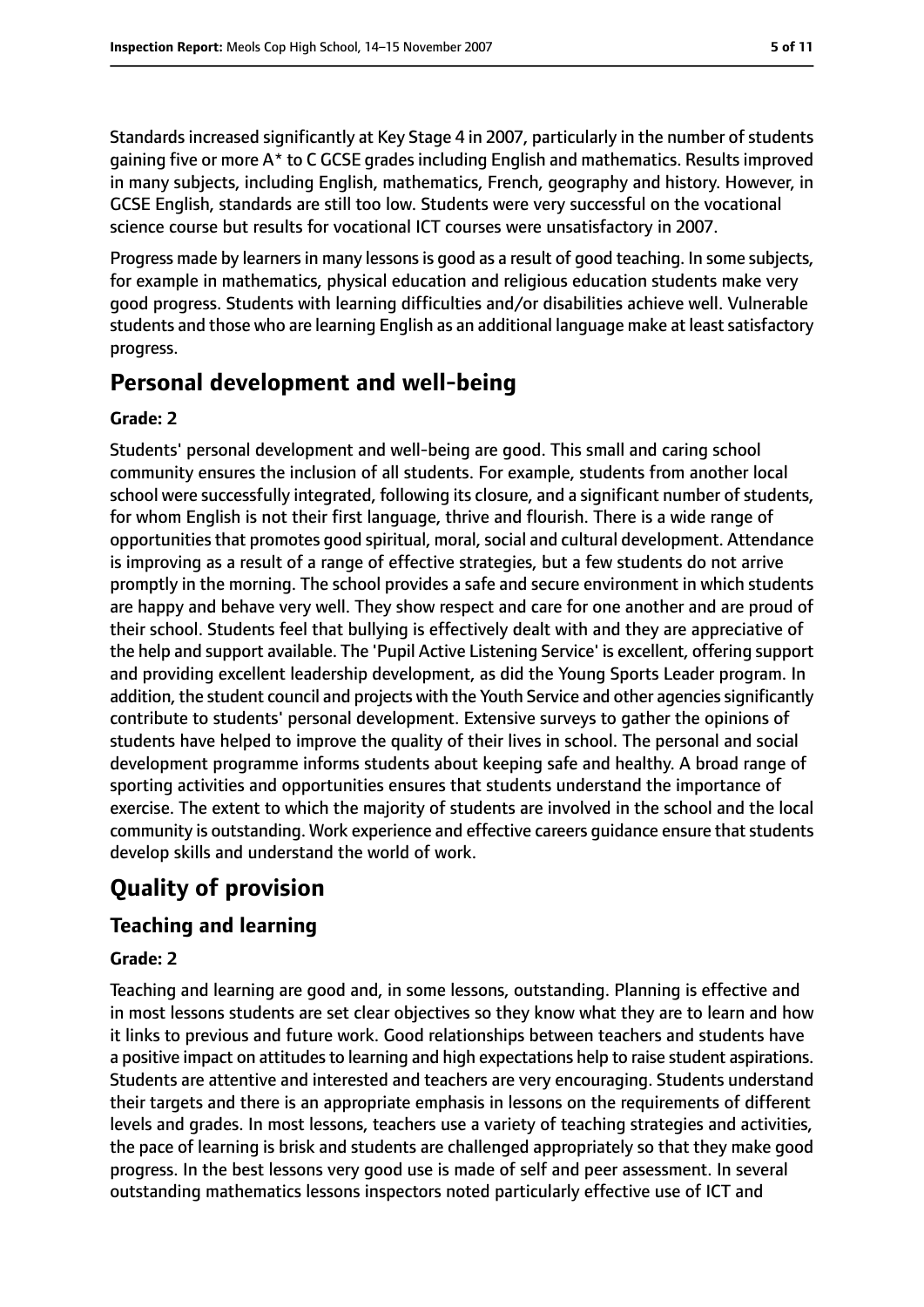particularly well structured activities which moved learning on in clear steps. Individual whiteboards were also used to good effect to check progress. Teachers and learning support assistants support individuals well in lessons. Occasionally there is too much whole-class teaching, or too much teacher talk where students are passive, which slows learning. Marking is helpful and often includes guidance on how work may be improved. Individual progress is monitored carefully.

#### **Curriculum and other activities**

#### **Grade: 2**

The curriculum is good. It offers opportunities tailored to most students' needs and aspirations and promotes enjoyment. It meets the needs of students with learning difficulties and/or disabilities. The school provides a balanced curriculum in Key Stage 3, which includes drama. At Key Stage 4, the curriculum offers a choice of GCSE courses, together with some vocational courses. Design technology options are very limited. A few students also have the opportunity to take up college placements in areas such as hairdressing and beauty therapy, but not all students who request a place gain one. For a minority of students, including those who are not suited to the more academic curriculum, or have learning difficulties and/or disabilities, the school offers a more personalised curriculum which can include extended work placement. There is an excellent range of extra-curricular and enrichment activities, including an 'enrichment' lesson at Key Stage 4. Students are prepared for their future working lives through careers education and work related provision. Their two weeks work experience may be linked with vocational courses they are studying. A valuable link with the youth service is used to good effect, for example, in delivering Duke of Edinburgh and Award Scheme Development and Accreditation Network awards.

#### **Care, guidance and support**

#### **Grade: 1**

The quality of care, guidance and support offered by the school is outstanding. Individual students are known well and given appropriate help and guidance. Strong pastoral leadership and the total commitment of the pastoral team ensure that there is a culture of support and inclusion that permeates the school. Excellent relationships between students and staff are a key strength. The system of rewards and sanctions is highly effective in promoting positive attitudes and behaviour. Exclusions are declining and the 'on-call' and 'remove' provision ensure that behaviour support and intervention are effective. Vulnerable students, those with learning difficulties and/or disabilities and the small number in public care are very well supported, ensuring that they do well and gain confidence. Specialist provision forstudents with Asperger's syndrome, dyslexia and those for whom English is not their first language, is outstanding. The progress of all students is closely tracked and they are aware of their targets, how well they are doing and how to improve. Regular review days involve students and parents in reflecting on progress and concerns. Students receive comprehensive guidance when making choices at times of transition. Year 7 students settle happily and quickly into secondary school life and school leavers are given a great deal of advice in choosing appropriate courses and careers. The large number of students who join the school during the school year are sensitively welcomed and integrated to ensure that they settle happily and thrive. Child protection procedures are robust and clearly understood and the school works effectively with a range of outside agencies where appropriate.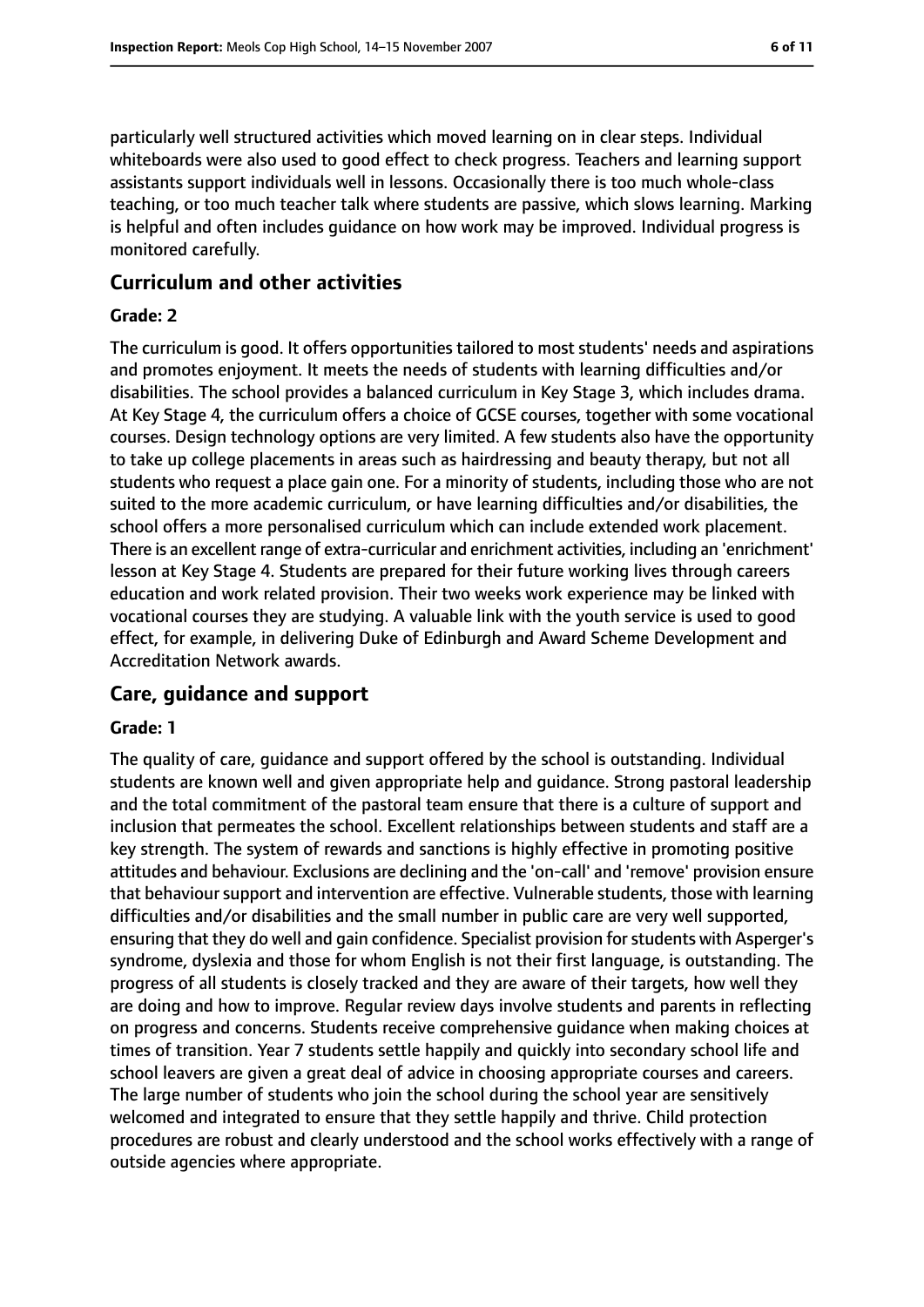# **Leadership and management**

#### **Grade: 2**

The good leadership of the headteacher and other leaders, combined with the high levels of commitment by all the staff have successfully created a school in which all students flourish and succeed. Governors have made a valuable contribution to this development.

Thorough checking to identify strengths and weaknesses, followed by well chosen actions, has brought about improvements in many aspects of the school's work. Systems for the tracking of pupil progress are well embedded and leaders are clearly accountable for raising standards. As a result, underperforming students are identified quickly and supported effectively. The wide range of strategies used to accelerate student progress ensures that students meet challenging targets in the majority of their subjects. However, in English and ICT standards are not yet high enough.

Policies are consistently applied across the school, for example, those used to recognise achievement and support behaviour management. As a result most learners are effectively included and learn in a safe and caring environment.

Improvement issues, professional development for staff and systems of performance management are well linked ensuring a coherent approach to addressing whole-school priorities. The development of support staff is a particularly strong feature of the school.

Governors and their committees function effectively and they have a good knowledge of the strengths and weaknesses of the school. Links with parents are strong and the vast majority are very supportive of the school. The wide range of external agencies involved in working with the school make a good contribution to the well-being of students.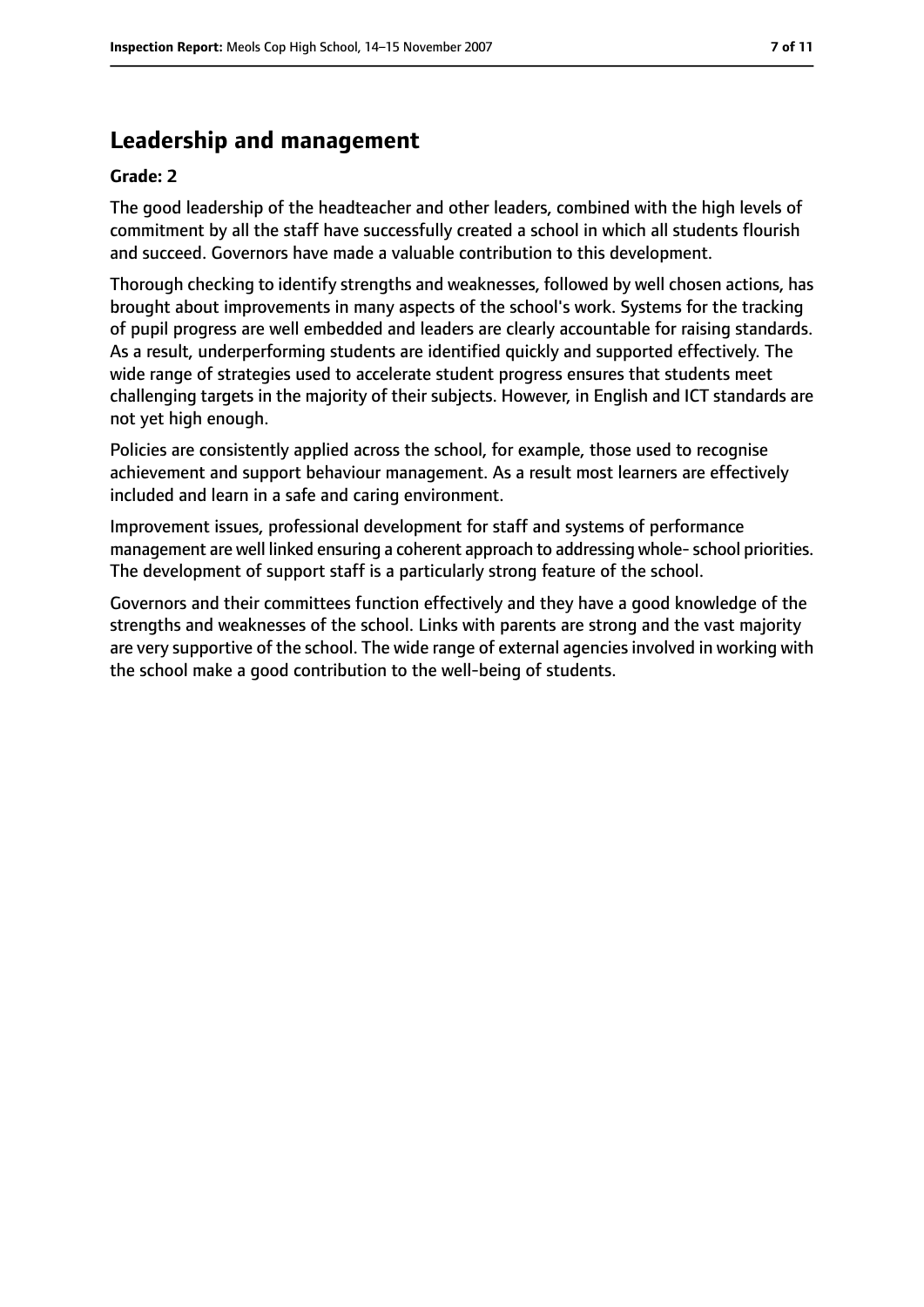**Any complaints about the inspection or the report should be made following the procedures set out in the guidance 'Complaints about school inspection', which is available from Ofsted's website: www.ofsted.gov.uk.**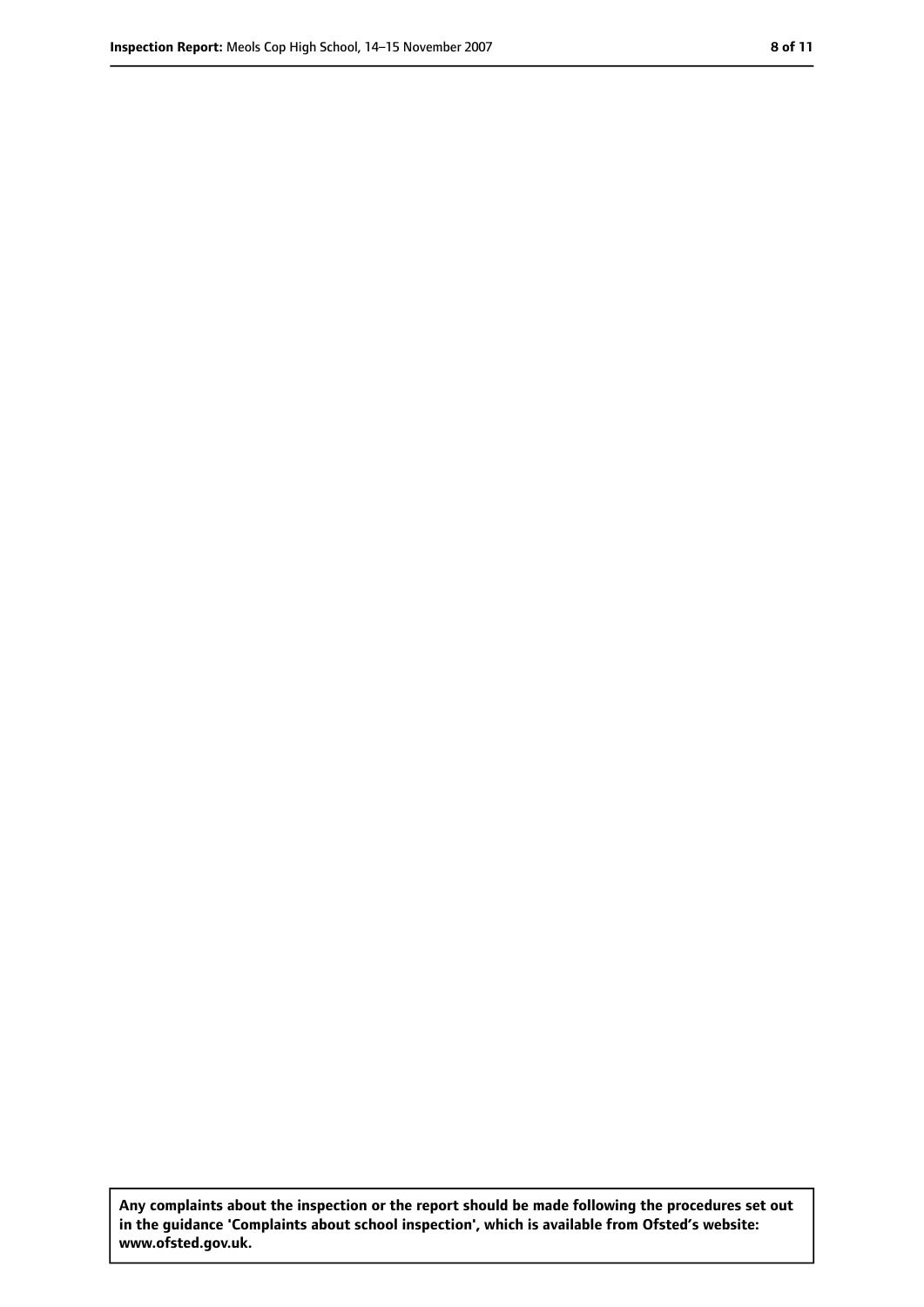#### **Annex A**

# **Inspection judgements**

| Key to judgements: grade 1 is outstanding, grade 2 good, grade 3 satisfactory, and | <b>School</b>  |
|------------------------------------------------------------------------------------|----------------|
| grade 4 inadequate                                                                 | <b>Overall</b> |

### **Overall effectiveness**

| How effective, efficient and inclusive is the provision of education, integrated<br>care and any extended services in meeting the needs of learners? |     |
|------------------------------------------------------------------------------------------------------------------------------------------------------|-----|
| Effective steps have been taken to promote improvement since the last<br>inspection                                                                  | Yes |
| How well does the school work in partnership with others to promote learners'<br>well-being?                                                         |     |
| The capacity to make any necessary improvements                                                                                                      |     |

#### **Achievement and standards**

| How well do learners achieve?                                                                               |  |
|-------------------------------------------------------------------------------------------------------------|--|
| The standards <sup>1</sup> reached by learners                                                              |  |
| How well learners make progress, taking account of any significant variations between<br>groups of learners |  |
| How well learners with learning difficulties and disabilities make progress                                 |  |

# **Personal development and well-being**

| How good is the overall personal development and well-being of the<br>learners?                                  |   |
|------------------------------------------------------------------------------------------------------------------|---|
| The extent of learners' spiritual, moral, social and cultural development                                        |   |
| The extent to which learners adopt healthy lifestyles                                                            |   |
| The extent to which learners adopt safe practices                                                                |   |
| How well learners enjoy their education                                                                          |   |
| The attendance of learners                                                                                       | っ |
| The behaviour of learners                                                                                        |   |
| The extent to which learners make a positive contribution to the community                                       |   |
| How well learners develop workplace and other skills that will contribute to<br>their future economic well-being |   |

#### **The quality of provision**

| How effective are teaching and learning in meeting the full range of the<br>learners' needs?            |  |
|---------------------------------------------------------------------------------------------------------|--|
| How well do the curriculum and other activities meet the range of needs  <br>and interests of learners? |  |
| How well are learners cared for, guided and supported?                                                  |  |

 $^1$  Grade 1 - Exceptionally and consistently high; Grade 2 - Generally above average with none significantly below average; Grade 3 - Broadly average to below average; Grade 4 - Exceptionally low.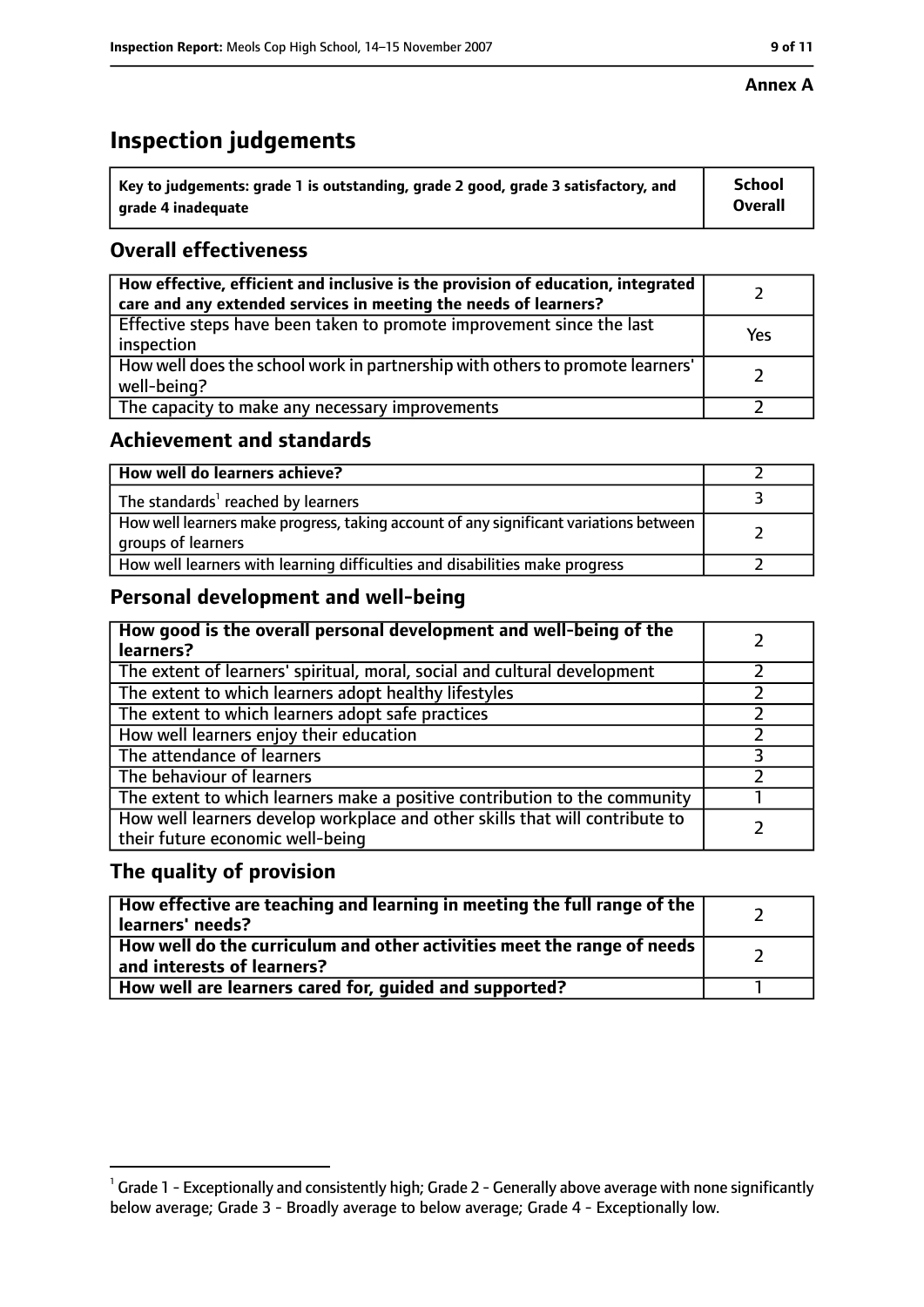# **Leadership and management**

| How effective are leadership and management in raising achievement<br>and supporting all learners?                                              |           |
|-------------------------------------------------------------------------------------------------------------------------------------------------|-----------|
| How effectively leaders and managers at all levels set clear direction leading<br>to improvement and promote high quality of care and education |           |
| How effectively leaders and managers use challenging targets to raise standards                                                                 |           |
| The effectiveness of the school's self-evaluation                                                                                               |           |
| How well equality of opportunity is promoted and discrimination tackled so<br>that all learners achieve as well as they can                     |           |
| How effectively and efficiently resources, including staff, are deployed to<br>achieve value for money                                          |           |
| The extent to which governors and other supervisory boards discharge their<br>responsibilities                                                  |           |
| Do procedures for safequarding learners meet current government<br>requirements?                                                                | Yes       |
| Does this school require special measures?                                                                                                      | <b>No</b> |
| Does this school require a notice to improve?                                                                                                   | No        |